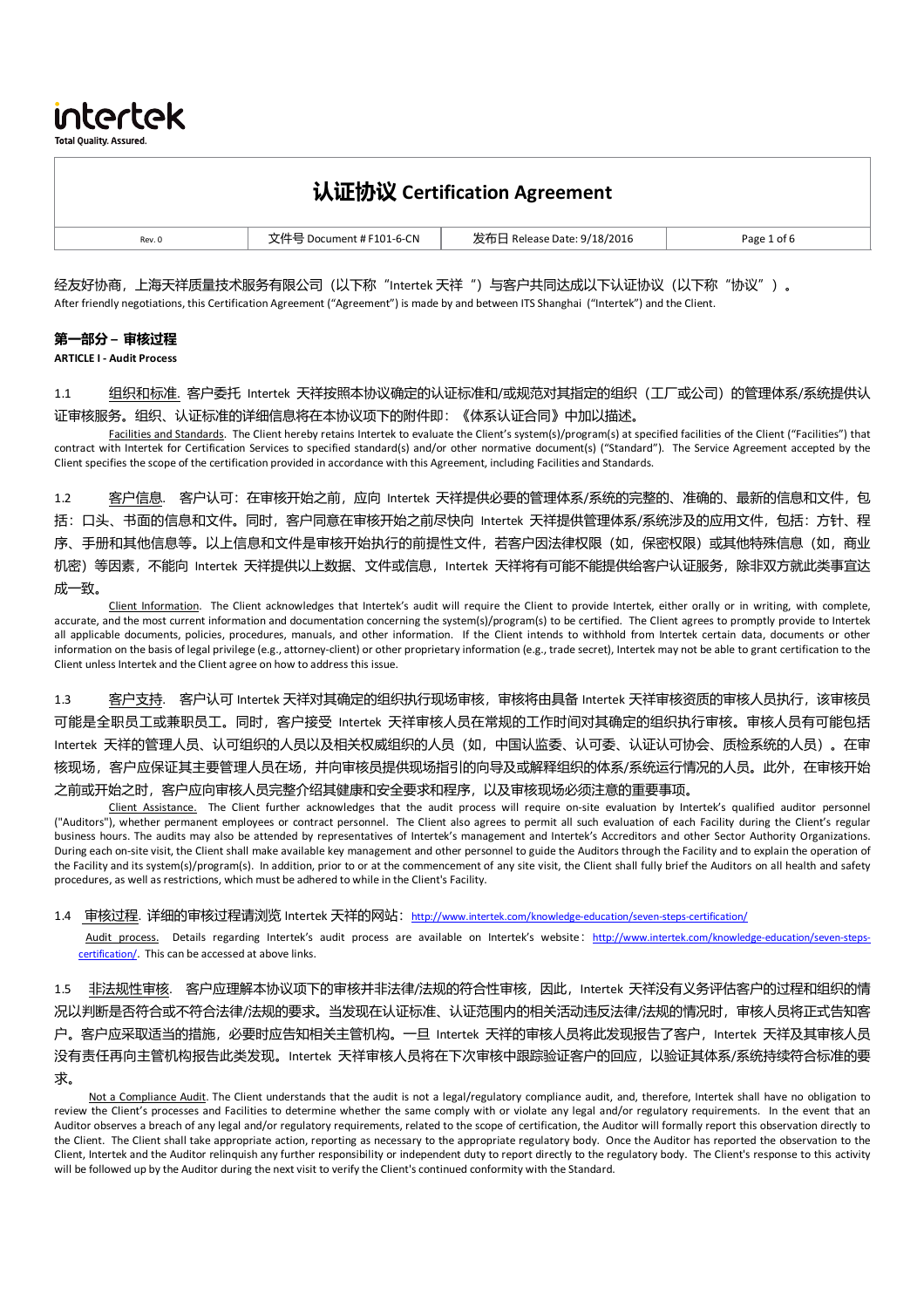intertek

**Total Quality, Assured** 

# 认证协议 **Certification Agreement**

| ___<br>$\sim$ $\sim$ |        | 1-6-CN | 18/2016<br>ے ہ<br>лате. | 9200<br>$\sim$ |
|----------------------|--------|--------|-------------------------|----------------|
|                      | Rev. 0 |        |                         |                |

#### 第二部分 **–** 认证,标志的使用和后续审核

#### **ARTICLE 2 - Certification, Use of Marks and Subsequent Audits**

2.1 认证和认证标志的使用权限. 在审核完成后经 Intertek 天祥确认,符合相关标准/要求的体系/系统将在 Intertek 天祥登记注册。获 得注册后, Intertek 天祥将同意客户在允许的授权范围内使用指定的 Intertek 天祥的认证标志、认可机构的标志(认证标志), 以证明其体 系/系统获得了认证。客户在使用以上所有的认证标志时,应严格遵守 Intertek 天祥的要求, F205 – 认证证书、标志以及认可标志的使用要 求,详细内容,请浏览 Intertek 天祥网站: http://www.intertek.com/auditing/management-systems/policy/。 Intertek 天祥有权判断标志使用活 动与本协议和 Intertek 天祥要求的合理性和一致性。客户同意立即停止任何 Intertek 天祥判断为标志误用的活动。

Certification and Limited License to Use Certification Mark. Upon completion of the Certification Audit and Intertek's determination that the system(s)/program(s) meets applicable Requirements, Intertek shall list and register the Client as having certified system(s)/program(s). Once the certification has been granted, Intertek agrees that the Client shall have a limited right to use the designated Intertek certification mark(s), as well as the Accreditor's mark ("Certification Marks"), where permitted, for the purpose of identifying the Client's system(s)/program(s) as certified. All Certification Marks shall be used in the manner and subject to the restrictions set forth in Intertek's Requirements, as specified in F205 – Use of Certificates and Certification and Accreditations Marks posted on Intertek's website at http://www.intertek.com/auditing/management-systems/policy/. Intertek shall have the sole right to determine whether the Client's usage of the Certification Mark(s) satisfies the requirements of this Agreement and Intertek's Requirements. The Client agrees to immediately cease any use of any Certification Mark which Intertek determines to be misleading.

2.2 答户的责任. 客户应保持一套有效处理客户投诉的文件化系统,包括保存所有针对管理体系/系统的投诉和补救措施的记录,客户 能够在被要求时向 Intertek 天祥及时提供以上文件和记录。

Responsibility of Company. The Client shall maintain a documented system for effective handling of customer complaints, including keeping a record of all complaints and remedial actions relative to its system(s)/program(s) and provide required data as requested by Intertek.

2.3 监督与复审. 客户应了解 Intertek 天祥将按照要求执行以下类型的审核: (1) 阶段性回访 (监督审核) : 确保客户每一个获证组 织的体系/系统在规定的时间内持续符合认证标准的要求;(2)特殊的回访(通知的或不通知的):跟踪验证上次审核中识别的问题,或验证 客户自身变化对体系/系统的影响,以及调查审核:针对 Intertek 天祥收到的来自其他机构反映客户的管理体系不符合相关标准的任何投 诉;(3)复审:为确定客户的管理体系/系统持续满足相关标准的要求。初次认证后的第 1 次监督审核必须在认证决定日期起的 12 个月内 进行(合理的安排应在认证决定日期后的 9 个月), 再认证审核必须在认证周期的第 3 年实施, 时间应安排在证书到期前的 3 个月。每次 审核的人天应根据客户体系/认证项目的历史运行情况来确定。同时还应根据其他因素和特殊情况,如,客户的管理体系/认证项目发生重大 调整或其他影响认证基础的变化。

Surveillance and Re-Certification audit. The Client acknowledges that Intertek is required to perform (i) periodic visits (surveillance audits) of each certified Facility to ensure that the Client's system(s)/program(s) continues to satisfy the requirements of the Standard(s) for which it is certified, (ii) special visits (announced or unannounced) to follow-up on issues identified during a previous visit, in response to changes identified by the Client or investigate any complaints Intertek may receive from any party indicating that the system(s)/program(s) may not conform to the requirements of the Standards for which it is certified, and (iii) re-certification audits of the Client's system(s)/program(s) for the purpose of reevaluating the continual fulfillment of all requirements of the Standard(s). The date of the first surveillance audit following initial certification shall not be more than 12 months from the certification decision date (ideally 9 months from the certification date). The re-certification audit shall take place during the third year of the certification period, approximately 3 months before the expiry of the certification. The duration of these audits is dependent upon the system(s)/program(s) performance history and other factors, and is subject to special provision if the Client makes major modifications to its system(s)/program(s) or if other changes take place which would affect the basis of the certification.

2.4 变更. 当客户的认证范围发生变化时, 或发生其他可能影响管理体系/系统的变化、变更、修订时, 客户应及时通知 Intertek 天祥。 这些变化包含但不限于:法律法规、商业、组织状态,主要管理层以及方针、程序、经营场所、人员、设备、设施、工作环境或其他资源 的,和/或与标准或认证范围相关的可能造成任何法律合规性违法通知的合规状态的变化。此外,客户同意向 Intertek 天祥提供所需的信息 和文件、方针、程度、手册、纠正措施和 Intertek 可能要求以便确认变化影响客户体系/项目认证状态程度的其他信息。为了确保客户的管 理体系持续符合相关标准的要求, Intertek 天祥应被授权在必要时对客户所有或任何部分的管理体系进行重新审核。

Modifications. The Client agrees to notify the Intertek Contracting Office of any request to change its scope of certification, or of any alterations, modifications or changes it makes to its system(s)/program(s) which could affect the certification. Such changes may include modification to its legal, commercial or organizational status, to its key managerial staff, and to significant changes to policies, processes, premises, personnel, equipment, facilities, working environment or other resources. and/or compliance status as a result of any significant notices of violations from regulatory agencies with respect to legal compliance as it relates to the standard or scope of certification. In addition, the Client agrees to provide Intertek with applicable documents, policies, procedures, manuals, corrective actions and other information as Intertek may request in order to ascertain how the changes will affect the certified status of the Client's system(s)/program(s). Intertek shall be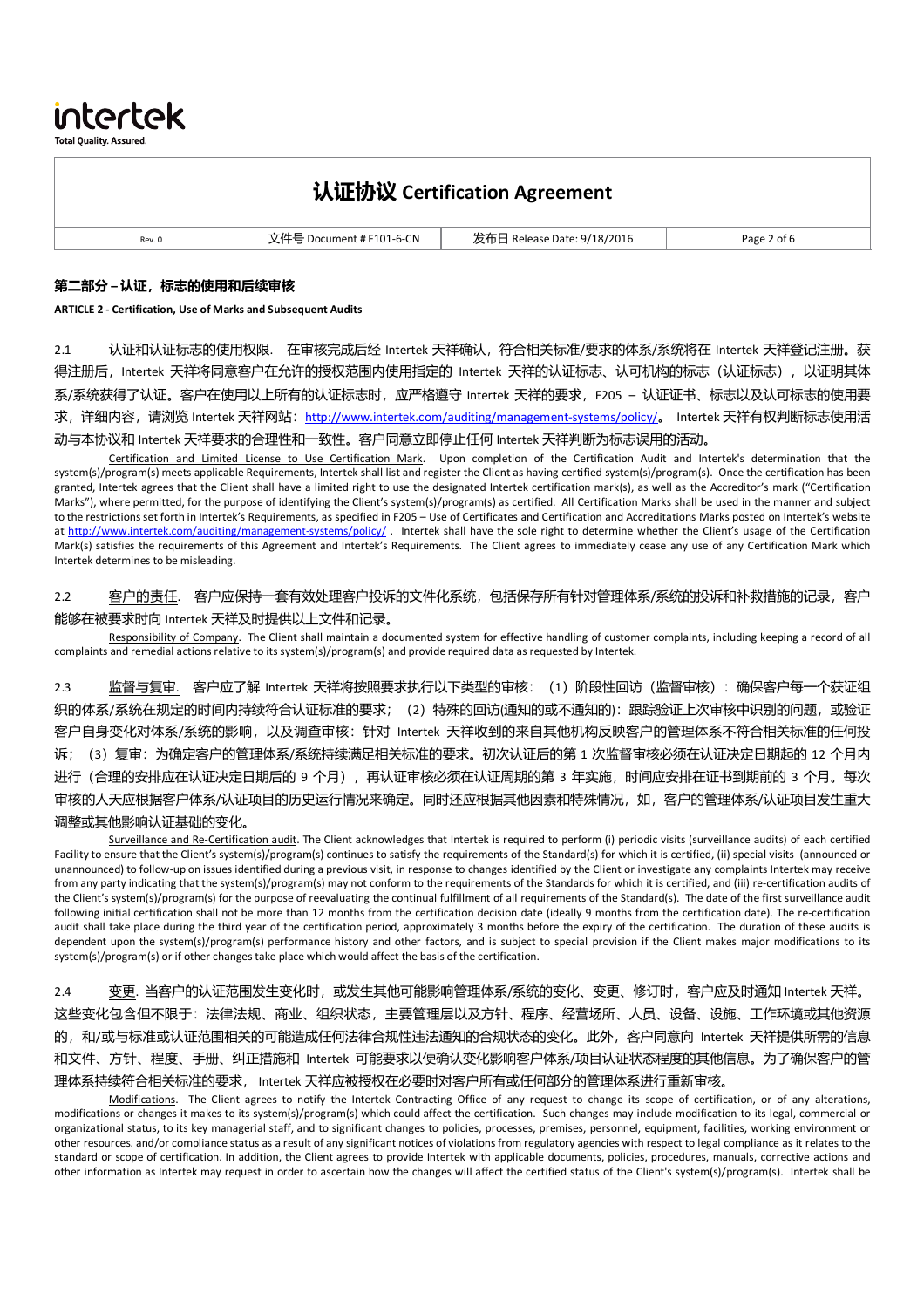**Total Quality, Assured** 

intertek

# 认证协议 **Certification Agreement**

| Rev. 0 | - IN<br>$-0-1$<br>$ -$ | 18/2016<br>нате<br>$\sim$ | Page<br>. .<br>$\sim$ |
|--------|------------------------|---------------------------|-----------------------|

entitled to re-audit all or any portion of the Client's system(s)/program(s) if it determines that such is necessary or appropriate in order to ensure that the Client's system(s)/program(s) still conforms to the applicable Standard(s).

2.5 标准或要求的修订 客户应了解标准和/或 Intertek 天祥的要求可能有时会变化。在标准和/或 Intertek 天祥的要求被修订时, Intertek 天祥将与客户重新确定额外的审核活动,包括审核类型、范围及必要的计划进度等,从而确定客户的体系/系统符合新的变化/修订的要求。

Revision of Requirements or Standards. The Client acknowledges that the Standards and/or Intertek's contractual requirements may be revised from time to time. If revisions to Standards and/or Intertek's requirements are adopted, Intertek shall determine the nature and extent of the necessary additional audit activity, if any, and the required schedule for Intertek to confirm conformity with the revised requirements.

2.6 纠正措施、强制执行与申诉. 如果 Intertek 天祥判定客户的管理体系不再满足认证的要求,客户应同意依照 Intertek 天祥要求的时 间期限采取纠正措施。客户应了解并同意 Intertek 天祥在适当时针对不符合情况或重复发生的不符合活动采取额外的措施。这些措施依据现 场情况判定,可能包括暂定、撤销认证、向相关组织通报不符合情况或注销认证。双方同意,客户有权对 Intertek 天祥在 GP208(争执和申 诉流程)中的任何决定提出申诉,见 Intertek 的网站: http://www.intertek.com/auditing/management-systems/policy/。

Corrective Action, Enforcement and Appeals. If Intertek determines that the Client's system(s)/program(s) no longer satisfies the Certification Requirements, the Client agrees to take such remedial action as Intertek may request within the time specified by Intertek. The Client acknowledges and agrees that Intertek may take such additional actions as it determines to be appropriate with respect to such nonconformity or for repeated occurrences of nonconformity. Such action may include, among other things, suspension or cancellation of certification for all Facilities, and notification of nonconformity or decertification to other parties as specified by Intertek's Accreditors. The Client has the right to appeal any decision made by Intertek as specified in GOP208 – Disputes and Appeals Process, posted on Intertek's website at: http://www.intertek.com/auditing/management-systems/policy/.

### 第三部分 **–** 总则

#### **ARTICLE 3 - General Provisions**

3.1 记录的保存及保密. Intertek天祥有权保留审核期间客户的所有适用的文件、方针、程序、手册及其他信息。除了保存此类文件信 息,Intertek天祥应根据法律法规的要求对该内容保密,并且不以任何会对客户造成损害的方式使用此类信息。此外,在合同期内以及合同 终止后,除非有法律要求,Intertek天祥依然有义务对这些审核期间获取的信息、报告文件严格保密。然而,上述情况不能被解释为是禁止 Intertek天祥以任何方式公开客户被授予或被拒绝认证、证书暂停或撤销情况,以及向认可机构提供相关完整或部分的报告,或者以审核为 目的向Intertek天祥认可的个人提供相关客户信息包括审核文件的拷贝。除了适用的认可文件的要求,Intertek天祥要获得客户或个人对于不 向第三方透露相关信息的书面的承诺。当根据法律要求需向第三方提供该机密信息时,除非受到法律约束,不然Intertek天祥会在提供信息 前通知客户。

Retention of Records and Confidentiality. Intertek shall be entitled to retain the originals or copies of all applicable documents, policies, procedures, manuals, and other information provided during the course of the audits. Except to the extent that the information obtained by Intertek is already in Intertek's possession or is, or becomes in the future, public knowledge, and except as otherwise required by law or legal process, Intertek covenants and agrees to maintain all such information in strict confidence and not to use any such information in any manner detrimental to the Client. In addition, Intertek shall maintain in strict confidence, except when required by law during the term of and after the termination of this agreement, the information obtained during the course of the audits and documented in the audit reports. However, the foregoing shall not be deemed or construed in any manner whatsoever as prohibiting Intertek from publicly disclosing details of the granting, refusal, suspension or withdrawal of certification, or providing complete or partial copies of audit reports as specified by Intertek's Accreditors and Sector Authority Organizations, or providing access to client information, including copies of audit documents to Intertek's Accreditors and Sector Authority Organizations personnel for audit purpose. Except as required in the applicable accreditation documents, Intertek shall obtain written consent from the client or individual for disclosing information to a third party. Where required by law to release confidential information to a third party, Intertek will, unless regulated by law, notify the Client or individual concerned in advance of the information provided.

#### 3.2 弃权 对本协议中任何部分条款的弃权或违约不能被理解为是持续的弃权或违约, 或是对其他条款的弃权和违约。

Waiver. No waiver of any provision of this Agreement, or any breach thereof, shall be construed as a continuing waiver or shall constitute a waiver of any other provision or breach.

#### 3.3 协议条款 本协议与《体系认证合同》共同构成完整的服务协议,自双方签署日起共同生效。

Term of Agreement. This Agreement and the Proposal for System Certificationform the complete Service Agreement altogether, which shall commence on the date the Service Agreement is signed and shall remain in effect for the same period as the Service Agreement.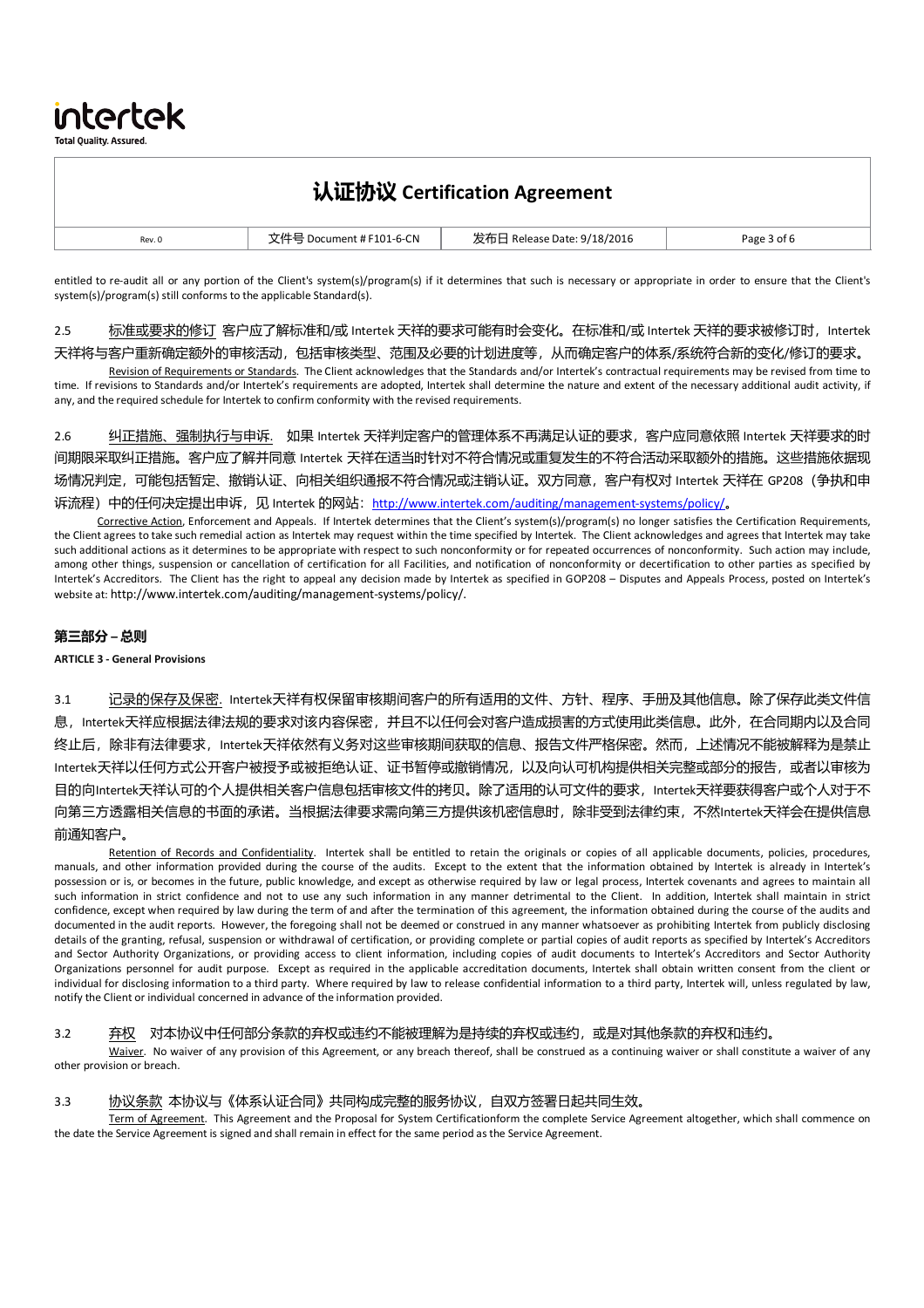通用条款和条件 **General Terms & Conditions** Rev. 0 **Document # F101-4-CN** Release Date: 9/18/2016 **Page 4 of 6** 

### **General Terms & Conditions** 通用条款和条件

1. 除另有书面规定的情况外, Intertek 上海天祥质量技术服务有限公司 (后称"Intertek") 的所有服务提供及职责履行和 Intertek 的费 率及费用都基于以下条款和条件:

Unless otherwise specifically agreed in writing, all services performed and all obligations assumed by the Intertek Testing Services Co. Ltd, Shanghai (hereinafter referred to as "Intertek") are undertaken and the rates and charges of Intertek are based upon the following Terms and Conditions:

2. Intertek 仅向订购服务的个人或者实体(后称"客户")保证其服务应与其他提供此类服务的公司在类似情况下提供的正常服务及 技术水平保持一致。如有违反以上保证,Intertek 将依照客户的合理要求纠正缺失至服务原本应有状态提供服务并承担相应费用。如存 在客户账户欠费情况则此保证视作失效和无效。所有发票应按照约定的支付条件到期支付,若未按照约定条款支付的,则该客户账户 将处于欠费状态。

Intertek warrants exclusively to the person or entity ordering services (hereinafter referred to as "Client") that its services shall be performed in a manner consistent with that level of care and skill ordinarily exercised by other companies providing like services under similar circumstances. In the event of a breach of this warranty, Intertek will, at its own expense, perform services of the type originally performed as may be reasonably required to correct such defects. This warranty shall become null and void in the event Client's account becomes delinquent. All invoices are due and payable upon agreed payment terms, and the Client's account becomes delinquent if payment is made outside of these terms.

3. Intertek 不作任何其他明示的担保。Intertek 排除并否认其他任何隐含的担保,其中包括但不限于为某项特殊目的适宜性做的担保、 商品性能担保、技术性能保证和其他结果的担保。

Intertek makes no other express warranties. Intertek excludes and disclaims all implied warranties including but not limited to any warranty of fitness for a particular purpose, warranty of merchantability, warranty of workmanlike performance and warranty of results.

4. 如 Intertek 违背其义务,Intertek 公司、其管理人员、员工、代理、代表、合约方和分包方就与工作履行、服务或义务相关的任何 损失或损害之索赔的全部责任(无论是间接还是直接,无论是基于合同、侵权或其他事由产生),及客户可获得的全部补偿为造成所 述损失或损害的该项服务项目已付或应付费用的十倍,或一万五千美金(\$15,000.00 USD)这两者中的较低额,且 Intertek 不承担任何有关 间接的、附带的,惩罚性的、特殊损害的或者从属性损失的索赔的责任,包括利润损失和/或未来商业损失和/或产品损失和/或取消合 同的损失。

Client's exclusive remedy for Intertek's breach of its obligations and the total liability of Intertek, its officers, employees, agents, representatives, contractors and subcontractors for any loss or damage claimed, either directly or indirectly, howsoever arising in contract, tort, or otherwise, in connection with the performance of the work, services or obligations involved shall be either ten times the fee paid or payable for the specific item of services giving rise to the stated loss or damages, or Fifteen Thousand American Dollars (\$15,000.00 USD) whichever is less, provided however that there shall be no liability in respect of any claims for indirect, incidental, punitive, special damages, or consequential loss including loss of profit and/or loss of future business and/or loss of production and/or cancellation of contracts.

5. 向 Intertek 的索赔需在相关服务提供后的 90 天内进行书面通知。未在 90 天内给出索赔通知的,都构成对相关服务履行有关的索赔 (无论是直接还是间接,无论是基于合同、侵权或其他事由产生)的不可撤销的放弃。

Written notice of claim against Intertek must be made within ninety (90) days after the performance of the related services. Failure to give such written notice of claim within such ninety (90) days shall constitute a bar or irrevocable waiver to any claim, either directly or indirectly, in contract, tort or otherwise in connection with the performance of the services involved.

6. Intertek 保留将服务指定给一家或者多家分支或分包机构来执行的权利。

Intertek reserves the right to delegate the performance of Services to one or more of its affiliates or subcontractors.

7.

intertek **Total Quality. Assured** 

> 对基于以下原因和情形的 Intertek 及其下属子公司、附属公司、管理人员、主管人员、员工以及代理遭遇的所有类型或种类的索赔、诉 求、诉讼或者其他流程,客户应就相关的或其所导致的 Intertek 的所有损失、损坏、成本费用进行赔偿、使 Intertek 免受相关损害并为 其进行抗辩,包括但不限于实际所发生的合理诉讼费。其中的原因和情形包括如下:(i) 所有通过使用任何客户的产品或服务所引发的 伤害、损失或损害;(ii)关于管理体系认证的不适当诉求或主张;或者(iii) Intertek 依据本协议条款代表客户或为其利益所从事的任何活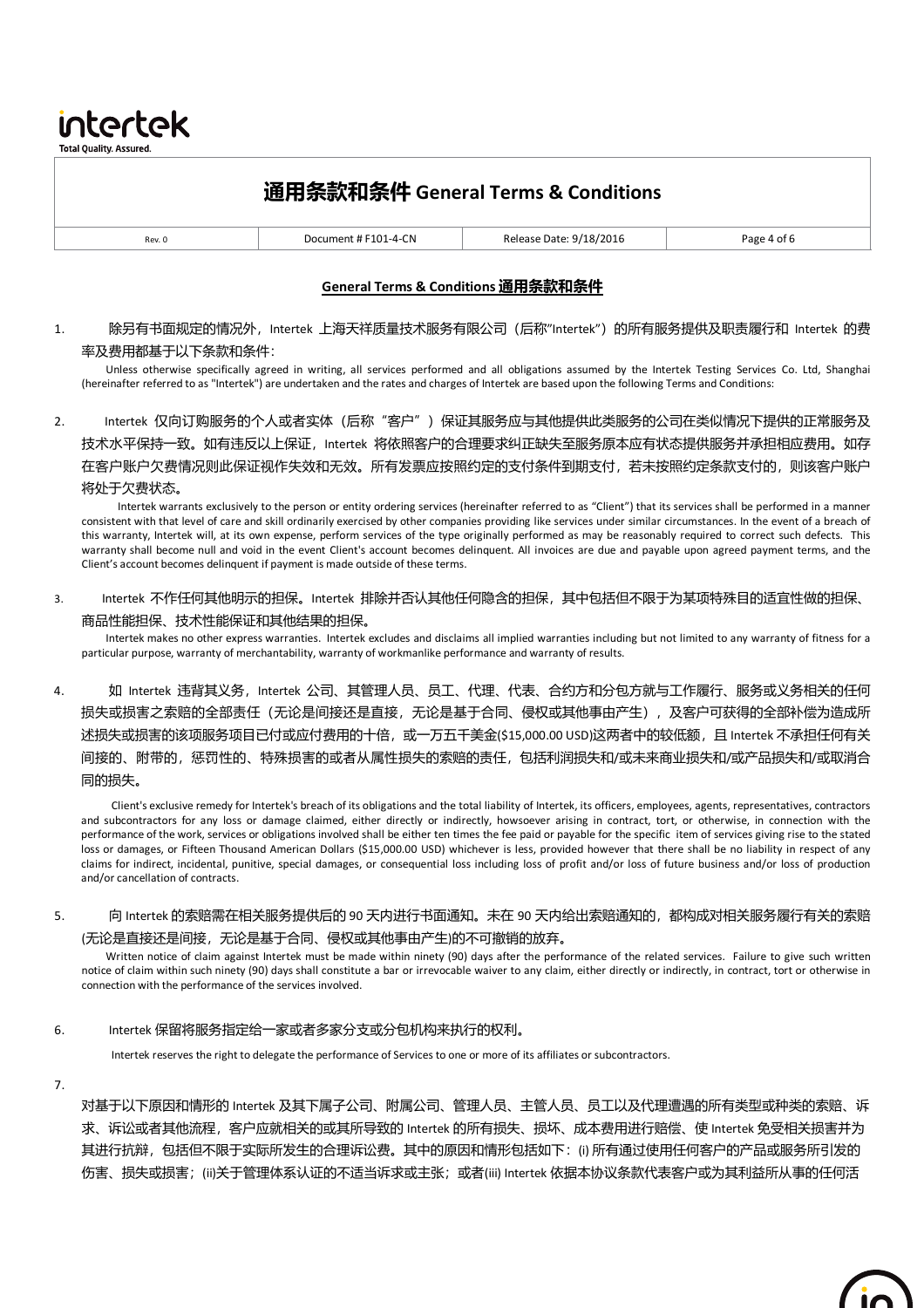|        | 通用条款和条件 General Terms & Conditions |                         |             |
|--------|------------------------------------|-------------------------|-------------|
| Rev. 0 | Document # F101-4-CN               | Release Date: 9/18/2016 | Page 5 of 6 |
|        |                                    |                         |             |

intertek **Total Quality. Assured.** 

## 动。以上第(iii)条不适用于有管辖权的司法部门所认定的因 Intertek 的故意或重大过失所造成的损失、损害或伤害。以上条款应适用 于本协议有效期内且应在本协议被解除后继续保持有效。

The Client shall indemnify, defend and hold Intertek and it subsidiaries, affiliates, officers, directors, employees and agents harmless from and against any and all claims, demands, suits or other proceedings of any kind or character whatsoever, and all losses, damages, costs and expenses incurred in connection therewith or as a result thereof, including, but not limited to, actual reasonable attorney fees and expenses, arising from or in any manner whatsoever attributable to (i) any injury, loss or damage caused by or through the use of any of the Client's products or services, (ii) any claim or assertion by any person that the certification of the management system was improper, or (iii) any activity conducted by Intertek pursuant to the terms of this Agreement for or on behalf of the Client or for its benefit. The provision of clause (iii) above shall not apply to losses, damages or injuries which are attributable solely to the gross negligence or willful misconduct of Intertek as determined by a court of proper jurisdiction. Provisions of this clause shall apply during the term of this Agreement and shall survive the cancellation of this Agreement.

8. 任何一方可以在提前至少 90 天以上书面通知对方后终止本协议。另外,在给予客户书面通知和合理的采取措施的机会后,Intertek 有权基于以下原因取消本协议:因客户未支付 Intertek 应付款项、不符合适用标准或者 Intertek 要求、未按照 Intertek 要求采取纠正措 施或者客户无力偿债、申请破产或接管。当 Intertek 不再是适当的获认可的认证机构时,客户有权给予 Intertek 书面通知立即取消本协 议。在取消本协议时,客户应立即停止使用适用的认证标志和认证证书。所有取消通知都应以书面形式给出。

Either party may terminate this Agreement at any time by providing not less than ninety (90) days prior written notice to the other party. In addition, upon giving Client written notice and reasonable opportunity to take appropriate action, Intertek shall be entitled to cancel this Agreement for any failure of the Client to pay Intertek any sum due and owing to it, for nonconformance with the applicable Standards or Intertek's Requirements, for failure to take corrective action pursuant to and in accordance with Intertek's Requirements, or upon any insolvency or filing in bankruptcy or receivership by or against the Client as debtor. The Client shall be entitled to cancel this Agreement immediately by giving written notice to Intertek if Intertek fails to become or ceases being an appropriately accredited certification body. Upon cancellation of this Agreement, the Client shall immediately discontinue use of the applicable Certification Mark(s) and Certificate(s) of Registration. All cancellation notices shall be provided in writing.

9. 本协议的取消在终止前应不以任何形式影响各方的权利和义务。在不限制前述原则的前提下,客户应在终止前继续对 Intertek 就已 发生或应计的未付费用负有责任,并按照本协议第七段对 Intertek 继续负有弥偿责任。客户无权减少或追回之前已付的审核费,但 Intertek 应按比例部分或全部退还已经预先支付费用的未实现部分。

The cancellation of this Agreement shall not affect in any manner whatsoever any rights or obligations of the parties hereto accruing prior to such termination. Without limiting the generality of the foregoing, the Client shall be and remain liable to Intertek for any and all unpaid fees and expenses incurred or accrued prior to such termination and shall remain liable to indemnify Intertek as set forth in paragraph 7 of this Agreement. The Client shall not be entitled to any rebate or refund of any audit fee previously paid; provided, however, that Intertek shall proportionately rebate and refund to the Client the unearned portion of any such fee which has been paid in advance.

## 10. 未经 Intertek 书面同意,本协议以及此下的客户权利、受益及义务都不应全部或者部分由客户转让或授权他方。鉴于此,如有客户 合并、重组、大部分控制权或股权转移、整体资产全部或实质上全部变卖,或者完成具有向任何个人或实体直接或者间接转让客户有 效控制权或者其资产效果的交易,将视作转让或者授权行为。

This Agreement and each of the rights, benefits and obligations of the Client hereunder, may not be assigned or delegated by the Client in whole or in part without the prior written consent of Intertek. For purposes hereof, an assignment or delegation shall be deemed to occur if the Client merges, consolidates, has any transfer of a majority or controlling voting or equity interest, sells all or substantially all of its assets or completes any other transaction which has the effect of transferring, whether directly or indirectly, effective control of the Client or its assets to any other person or entity.

11. 除非经 Intertek 批准, 任何对本条款和条件的修改不对 Intertek 具有约束力。Intertek 接受客户工作及服务申请应基于本通用条款 和条件以及附件的规定和支付条款。任何时候客户要求或提交的任何条款(包括但不限于客户采购订单、指令、任命及其他文件中的 条件和条款)都不予接受并驳回,被视为对本协议的实质性修改,且不具备效力。

No alteration of these Terms and Conditions shall be binding on Intertek unless approved by Intertek. Intertek's acceptance of Client's request for work or services is limited to these General Terms and Conditions of Service and the attached Provisions and Payment Terms. Any terms proposed or submitted by Client at any time (including, but not limited to, provisions or terms in Client's purchase order, instruction, nomination or other document) are objected to and rejected, and shall be deemed a material alteration hereof, and shall be of no force or effect.

12. 尽管本协议有任何相反的规定,如果因不可抗力、他方行为、政府行为、火灾、罢工、劳动力问题、暴动或战争或其他对方不能 控制的原因不能执行本协议,任何一方都不对对方负有责任。如果上述事件迟延了协议的履行,根据不可抗力事件的时间,履行时间 可以相应有所延长,然而面临不可抗力的一方应采取合理的措施尽量减少迟延。